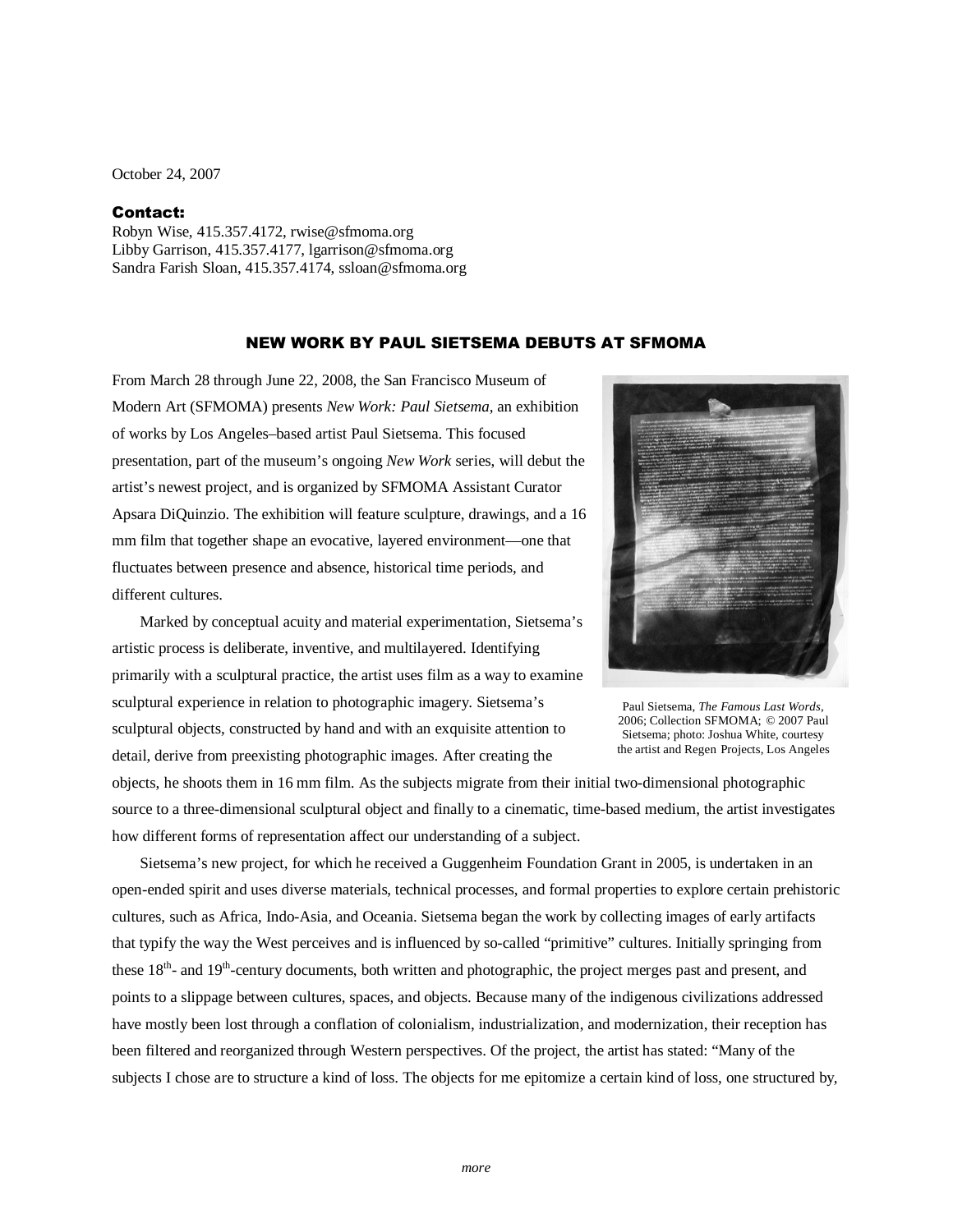and in this case caused by, representation. The attempt to record and represent these cultures to the West has changed them."

The mostly black-and-white film (a work presently in progress) included in the exhibition features the dozens of objects Sietsema made based on images of rare cultural artifacts he has been compiling since 2001. He envisions these sculptures as utilitarian objects for an imagined person living on a remote island before the onset of Western exploration. The objects include a fishing net, a shield, a carrying bag, wrapping fiber, a fish-skin tunic, coins, and a waist ornament, among others. In the film, they are presented against various backgrounds, and their treatment reflects Sietsema's consideration of object photography, material experimentation, and museum display methods. The images slip in and out of identification, as Sietsema experiments with abstract and figurative vocabularies.

Additionally, the artist has made a series of related black-and-white drawings in which he experiments with predigital, photo-retouching methods such as stencils, sprayed ink, and built-up layers of ink. Though entirely constructed by hand, the drawings were made with processes meant to emulate those of mechanical reproduction. *The Famous Last Words* (2006), an example from this series and part of SFMOMA's collection, presents an image of a text composed of passages written by the artist as well as sections appropriated from sources ranging from Belgian poet Henri Michaux to Norwegian adventurer Thor Heyerdahl. Seamlessly woven together, the fragments form a single and unique diaristic account belonging to an anonymous individual, partly embodied by the artist himself, living on an imagined island. The drawing encapsulates the dynamic reconstructive thrust of Sietsema's project, while at the same time conveying our inherent urge to want to know (or visually read) a subject that has in essence become illegible over time. This drawing, along with the other works in the project, exemplifies what the artist describes as "the tension between the yearning for a primary direct view of a lost culture/time, and the impossibility of this view."

Sietsema (b. 1968) lives and works in Los Angeles, where he received an MFA from UCLA in 1999. Over the past eight years, he has produced a small, sought-after body of work now represented in museum collections worldwide, including the Centre Pompidou, in Paris; the Museum of Contemporary Art, in Los Angeles; The Museum of Modern Art, in New York; the Tate Modern, in London; the Walker Art Center, in Minneapolis; and the Whitney Museum of American Art, in New York; among others. He has been included in a number of significant group exhibitions in recent years, including *Uncertain States of America* (Astrup Fernley Museum of Modern Art, Oslo, 2005), *Ecstasy: In and About Altered States* (MOCA, Los Angeles, 2006), and *The Americans: New Art* (Barbican Art Galleries, London, 2001). His most notable project to date was *Empire* (2002–3), also consisting of a 16 mm film, sculptural objects, photographs, and drawings.

A free illustrated brochure, with an essay by DiQuinzio, will be produced in conjunction with this presentation.

The *New Work* series is organized by the San Francisco Museum of Modern Art and is generously supported by Collectors Forum, the founding patron of the series. Major funding is also provided by the Mimi and Peter Haas Fund, Nancy and Steven H. Oliver, and Robin Wright.

\* \* \*

**Museum hours:** Open daily (except Wednesdays): 11 a.m. to 5:45 p.m.; open late Thursdays, until 8:45 p.m. Summer hours (Memorial Day to Labor Day): Open at 10 a.m. Closed Wednesdays and the following public